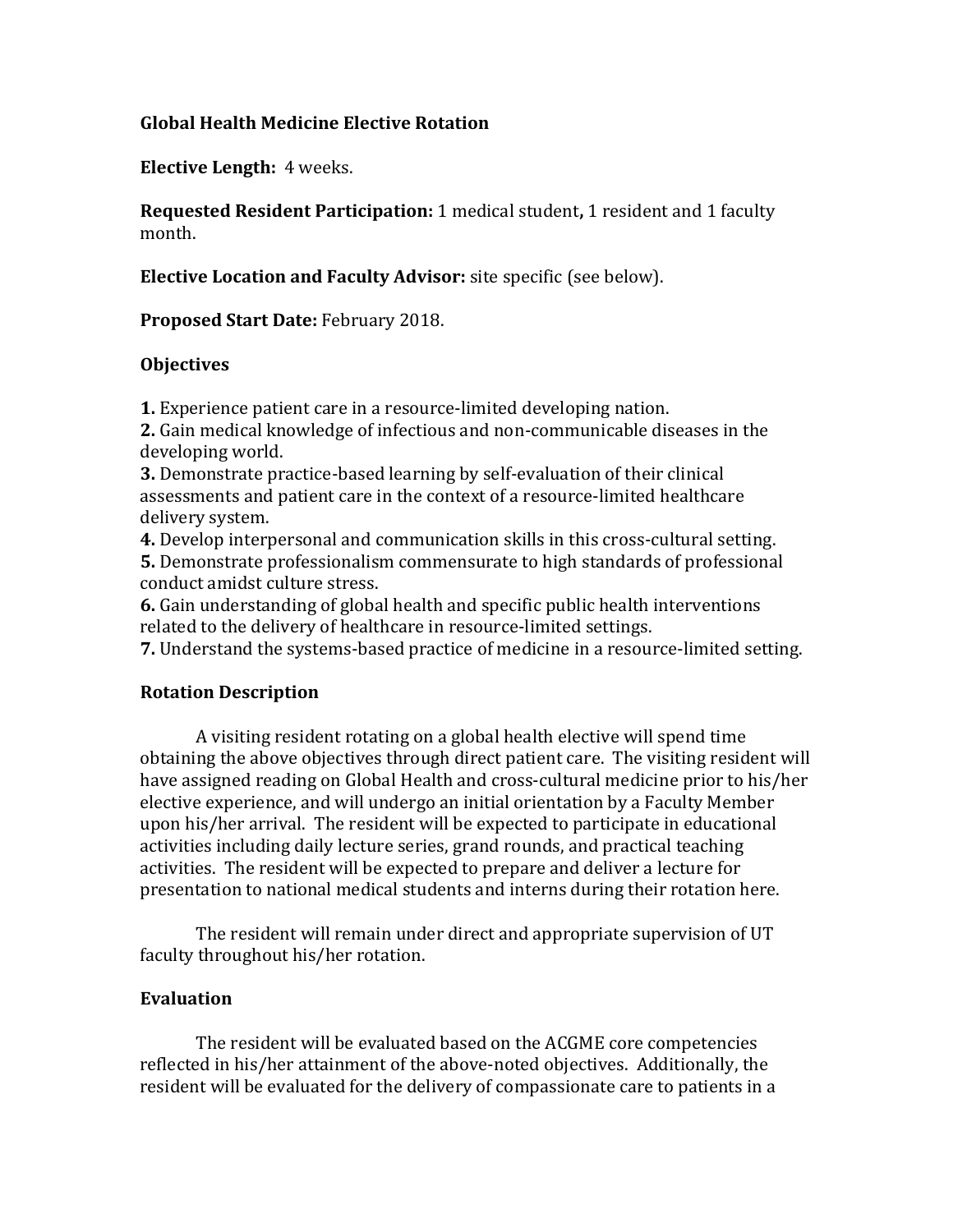cross-cultural context, work ethic, and ability to accept instruction, as well as culturally appropriate interactions with patients, families, and other staff.

# **Reading List:**

The reading list for this rotation is kept up to date by Dr. Davis and contains a wide variety of topical reading in tropical medicine and global health. It is shared via Google Drive and Dropbox. Access is given to each visiting resident several months prior to the rotation.

Required reading:

- 1. Smalley, William. The World is Too Much with Us. Reprinted from Practical Anthropology, Vol. 5, No. 5 (1958)
- 2. Van Reenen, Gailen. Animistic and Western Perspectives of Illness and Healing. International Journal of Frontier Missions. Vol. 15:2, Apr.-June 1998.
- 3. Murray, Christopher et al. Measuring the Global Burden of Disease. N Engl J Med 2013;369:448-57.
- 4. Greetens, Koen Peeters. Doctors and Vampires in Sub-Saharan Africa: Ethical Challenges in Clinical Trial Research. Am. J. Trop. Med. Hyg., 91(2), 2014, pp. 213–215.